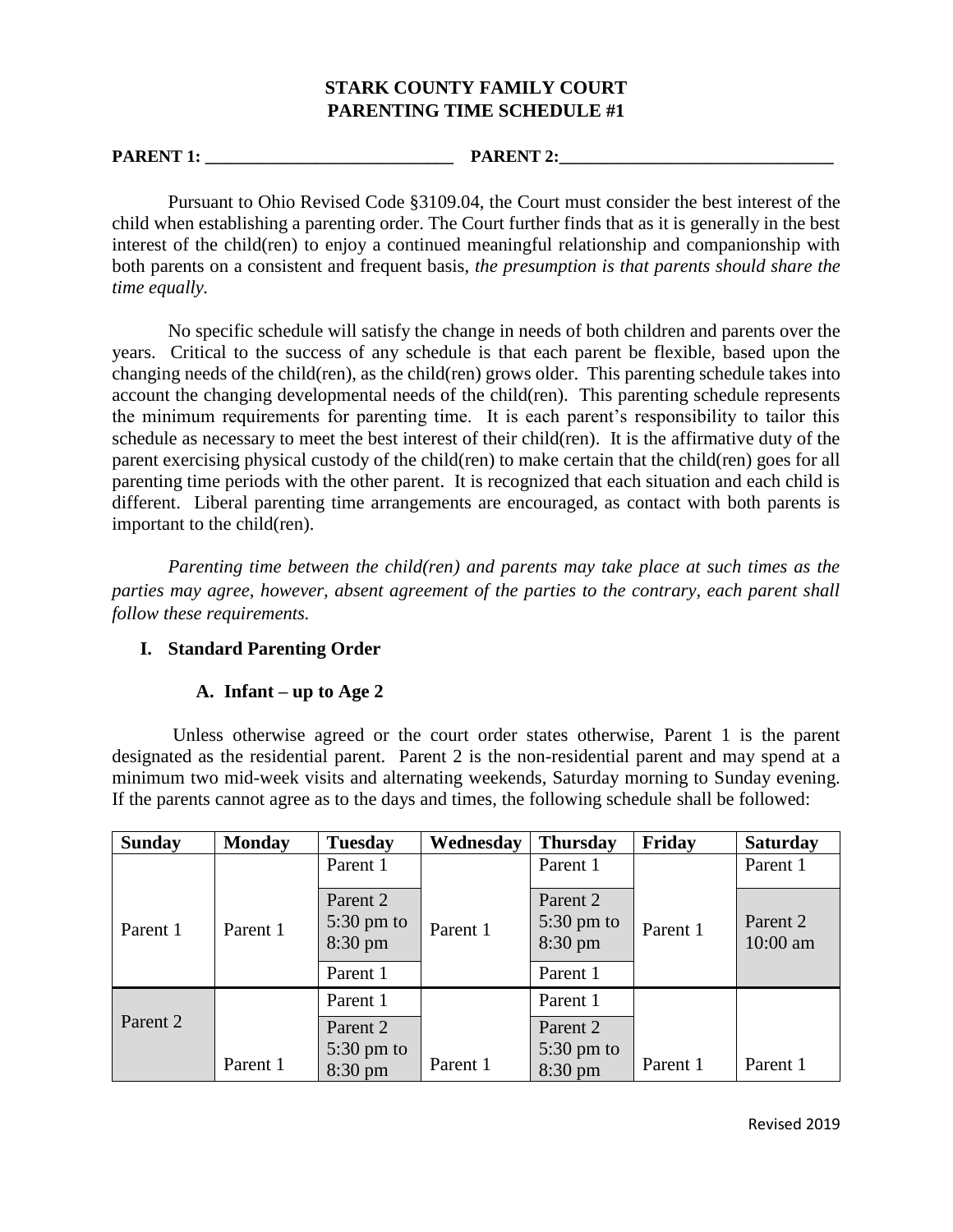| Parent 1<br>$6:00 \text{ pm}$ |          | Parent 1                                              |          | Parent 1                                    |          |                      |
|-------------------------------|----------|-------------------------------------------------------|----------|---------------------------------------------|----------|----------------------|
|                               |          | Parent 1                                              |          | Parent 1                                    |          | Parent 1             |
| Parent 1                      | Parent 1 | Parent 2<br>$5:30 \text{ pm}$ to<br>8:30 pm           | Parent 1 | Parent 2<br>$5:30 \text{ pm}$ to<br>8:30 pm | Parent 1 | Parent 2<br>10:00 am |
|                               |          | Parent 1                                              |          | Parent 1                                    |          |                      |
|                               |          | Parent 1                                              |          | Parent 1                                    |          |                      |
| Parent 2                      | Parent 1 | Parent 2<br>$5:30 \text{ pm}$ to<br>$8:30 \text{ pm}$ | Parent 1 | Parent 2<br>$5:30 \text{ pm}$ to<br>8:30 pm | Parent 1 | Parent 1             |
| Parent 1<br>$6:00 \text{ pm}$ |          | Parent 1                                              |          | Parent 1                                    |          |                      |

# **B. Children: Age 2 – up to Age 13**

 Beginning at the age of 2, the parents shall share equal parenting time, unless there are clearly defined special circumstances that would prevent them from doing so. Each parent is considered the residential parent when the child is with them, unless the court order states otherwise. Unless otherwise agreed by the parties, the following 2-2-5-5 schedule shall be followed:

| <b>Sunday</b>       | <b>Monday</b>                  | <b>Tuesday</b> | Wednesday                      | <b>Thursday</b> | Friday                         | <b>Saturday</b> |
|---------------------|--------------------------------|----------------|--------------------------------|-----------------|--------------------------------|-----------------|
| Parent 2            | Parent 2                       | Parent 1       | Parent 1                       | Parent 2        | Parent 2                       | Parent 1        |
|                     | Parent 1<br>$4:00 \text{ pm*}$ |                | Parent 2<br>$4:00 \text{ pm*}$ |                 | Parent 1<br>4:00 pm $*$        |                 |
| Parent 1            | Parent 1                       | Parent 1       | Parent 1                       | Parent 2        | Parent 2                       | Parent 2        |
|                     |                                |                | Parent 2<br>$4:00 \text{ pm*}$ |                 |                                |                 |
| Parent <sub>2</sub> | Parent 2                       | Parent 1       | Parent 1                       | Parent 2        | Parent <sub>2</sub>            | Parent 1        |
|                     | Parent 1<br>$4:00 \text{ pm*}$ |                | Parent 2<br>$4:00 \text{ pm*}$ |                 | Parent 1<br>$4:00 \text{ pm*}$ |                 |
| Parent 1            | Parent 1                       | Parent 1       | Parent 1                       | Parent 2        | Parent 2                       | Parent 2        |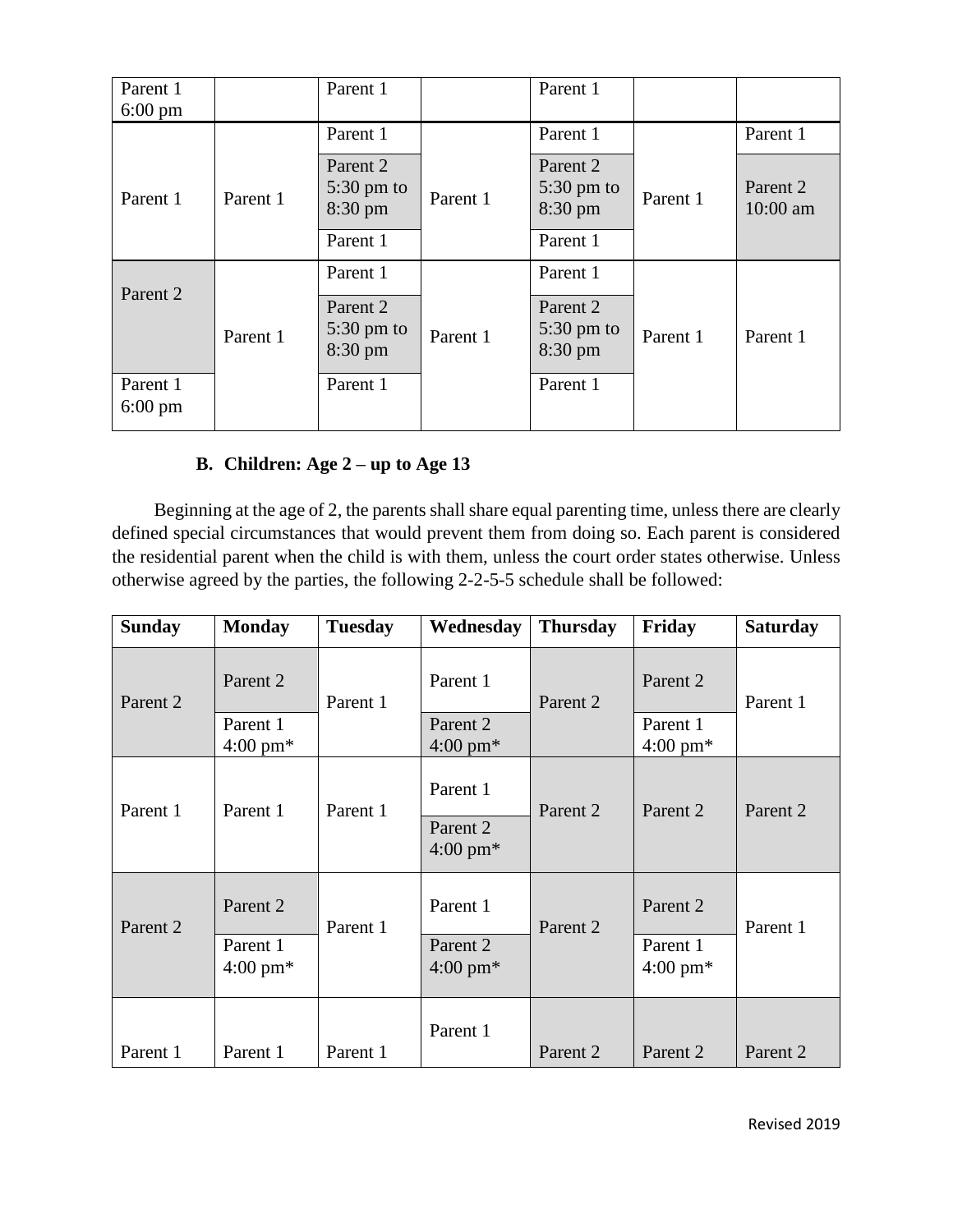|  | Parent 2           |  |  |
|--|--------------------|--|--|
|  | $4:00 \text{ pm*}$ |  |  |

**\*** *Pick up time will be 4:00 pm if there is no school, if there is school then pick up time shall be after school \**

# **C. Teenager: Age 13 – 18**

Unless otherwise agreed, parties may continue to use the above 2-2-5-5 schedule or may follow a week-on, week-off schedule with exchange times being 6:00 pm every Friday. The schedule used shall be used with the following considerations:

- 1. Parents are urged to understand a child's normal social development during these sensitive years, when the teenager normally spends less time with either parent.
- 2. In exercising parenting time with a teenager, parents shall make reasonable efforts to accommodate a teenager's participation in the teenager's academic, athletic, extracurricular, and social activities.

# **D. Summer Schedule**

During summer break from school, unless otherwise agreed, parents shall follow the standard parenting schedule.

Each parent is responsible for any daycare, babysitting or supervision expenses during the exercise of their extended summer companionship, unless parents have already arranged, and agreed upon, daycare, babysitting, or supervisory providers. Any parent taking a vacation with the child(ren) shall do so during their week of companionship.

Summer school necessary for the child(ren) to pass to the next grade, or as recommended by the appropriate school official, must be attended, and official notice of such requirement must be shared between the parents. In the event a parent elects to exercise their companionship time during summer school, they shall be responsible to make sure that the child(ren) attends summer school as necessary.

Each parent shall make their best efforts to get the child(ren) to scheduled activities during summer parenting time.

# **E. Summer Vacations**

Each party shall be entitled to three (3) weeks of summer vacation parenting time during the summer, unless otherwise agreed. Each party shall be entitled to have two (2) of the three (3) weeks of vacation as uninterrupted vacation time. Each party shall give the other not less than sixty (60) days advance written notice of their intent to vacation. In even-numbered years,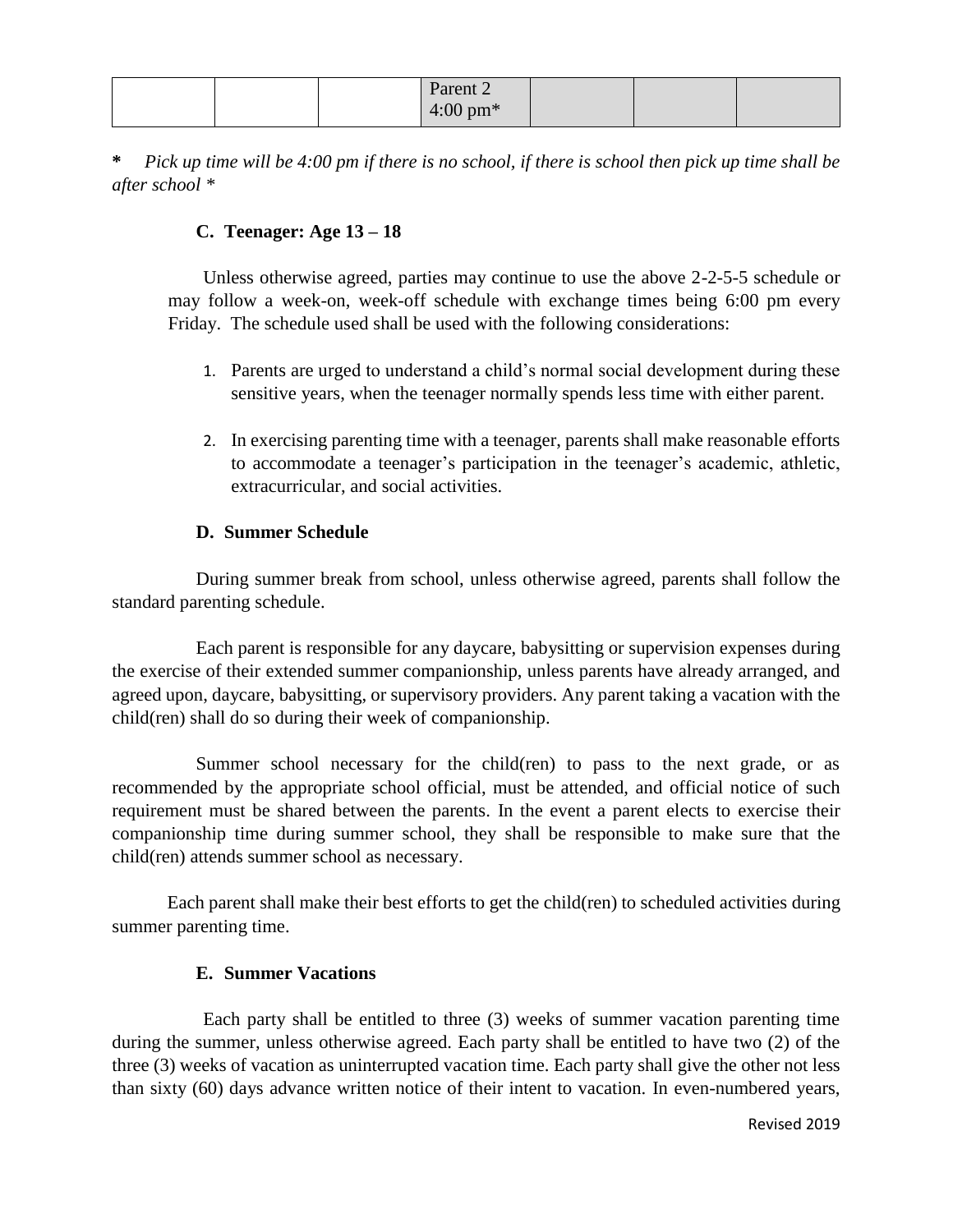Parent 1 shall have the first choice and shall choose his/her two (2) week uninterrupted parenting time by advising Parent 2 of that time period on or before May 1 of that year. In odd-numbered years, Parent 2 shall have the first choice and shall choose his/her two (2) week uninterrupted parenting time by advising Parent 1 of that time period on or before May 1 of that year. Neither parent shall have more than a two (2) week, or fourteen (14) day, period of uninterrupted parenting time during the summer without the consent of the other parent.

Each party shall exercise their vacation time in a manner that creates the least interference with the other party's parenting time. Each party shall be entitled to two (2) periods of vacation flex time which may be attached to the beginning or end of any declared vacation dates. Vacations flex days shall be taken in three (3) consecutive days. Flex days must be taken together. No make-up time shall be given to the other parent for the utilization of flex days. Three (3) days flex time shall only be utilized for out of state vacations of seven (7) days or greater duration and only during the summer vacation unless otherwise agreed to by the parties. Each party shall provide a written thirty (30) day notice prior to vacation along with an itinerary and contact information to the other party.

Each parent must provide the other parent with written notification of the destination, times of arrival, departure, and method of travel if the vacation will be outside the parent's state of residence or if the travel will be for greater than twenty-four (24) hours.

Each parent shall get the child(ren) to scheduled activities during summer vacation time.

# **F. Days of Special Meaning and Holiday Parenting Time**

*Any days of special meaning, such as religious holidays, not mentioned below should be discussed and written into the court order.* 

**Mother's Day and Father's Day:** Unless otherwise specifically agreed upon or ordered by the Court, Mother's Day and Father's Day shall be spent with the appropriate parent. Unless the parties agree otherwise, the time shall be from 9:00AM to 8:00PM. The child(ren) shall spend the rest of the weekend with the parent who would otherwise be entitled to companionship that weekend under these rules.

**Child(ren)'s Birthday:** The child(ren)'s birthday shall be spent with the Parent 1 in even-numbered years and Parent 2 in odd-numbered years. Unless otherwise agreed, the parenting time shall be 10 a.m. to 8 p.m. for a child(ren) not in school on his/her birthday and 5 p.m. to 8 p.m. for a child(ren) in school on his/her birthday. The other parent can celebrate on another date. The child(ren)'s birthday is to be spent with the designated parent, even if the other parent is entitled to weekend, midweek, holiday, or vacation with the child(ren). Siblings shall be permitted to participate if the exercising parent desires.

**Holiday Parenting Time:** Parents are encouraged to modify holiday parenting time by agreement to reflect the customs and traditions of their family. Parents who want to change the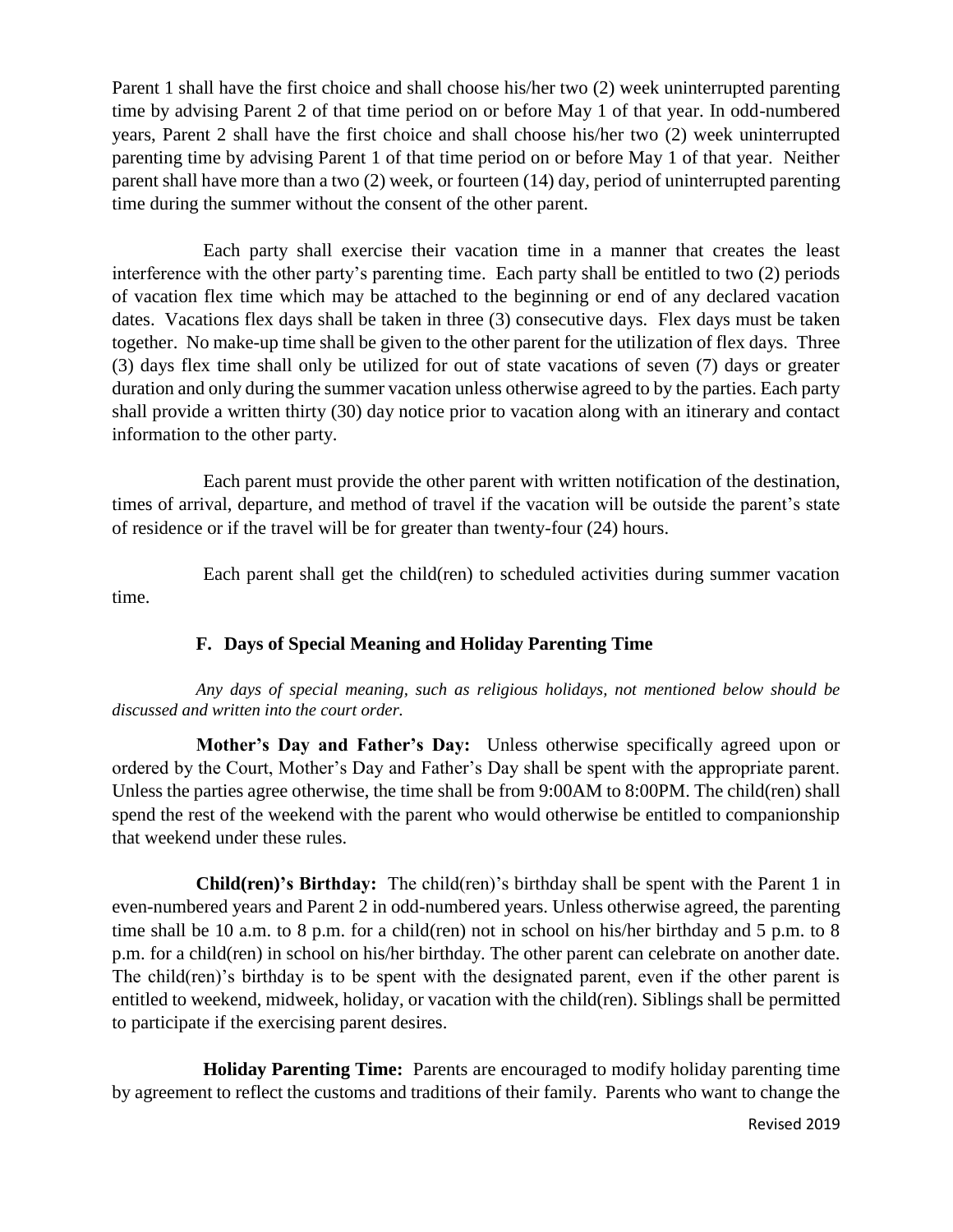agreement for a holiday must do so at least one week in advance in order to observe family or religious traditions. If not changed by agreement, holiday times are as follows:

| <b>Martin Luther King Day</b>                             |                       |
|-----------------------------------------------------------|-----------------------|
| As agreed, or <b>Sunday at 6:00 p.m.</b>                  | Parent 1 (Even years) |
| Ending time-Monday at 6:00 p.m.                           | Parent 2 (Odd years)  |
| <b>President's Day</b>                                    |                       |
| As agreed, or <b>Sunday at 6:00 p.m.</b>                  | Parent 1 (Even years) |
| Ending time-Monday at 6:00 p.m.                           | Parent 2 (Odd years)  |
| <b>Spring Break</b>                                       |                       |
| As agreed, or 6 p.m. on the last day of school            | Parent 1 (Odd years)  |
| Ending time- 6 p.m. on the night before school<br>resumes | Parent 2 (Even years) |
| Easter                                                    |                       |
| As agreed, or <b>Saturday at 6:00 p.m.</b>                | Parent 1 (Odd years)  |
| Ending time- Sunday at 6:00 p.m.                          | Parent 2 (Even years) |
| <b>Memorial Day</b>                                       |                       |
| As agreed, or Sunday at 6 p.m.                            | Parent 1 (Even years) |
| Ending time- Monday at 6 p.m.                             | Parent 2 (Odd years)  |
| <b>Labor Day</b>                                          |                       |
| As agreed, or <b>Sunday at 6 p.m.</b>                     | Parent 1 (Odd years)  |
| Ending time- Monday at 6 p.m.                             | Parent 2 (Even years) |
| <b>Columbus Day/Indigenous Persons Day:</b>               |                       |
| As agreed, or <b>Sunday at 6 p.m.</b>                     | Parent 1 (Even years) |
| Ending time- Monday at 6 p.m.                             | Parent 2 (Odd years)  |
| <b>Thanksgiving Day</b>                                   |                       |
| As agreed, or 6 p.m. on the last day of school            | Parent 1 (Even years) |
| Ending time- Friday at 12:00 p.m.                         | Parent 2 (Odd years)  |
| <b>Thanksgiving Weekend</b>                               |                       |
| As agreed, or Friday at 12:00 p.m.                        | Parent 1 (Odd years)  |
| Ending time- 6 p.m. on the night school before<br>resumes | Parent 2 (Even years) |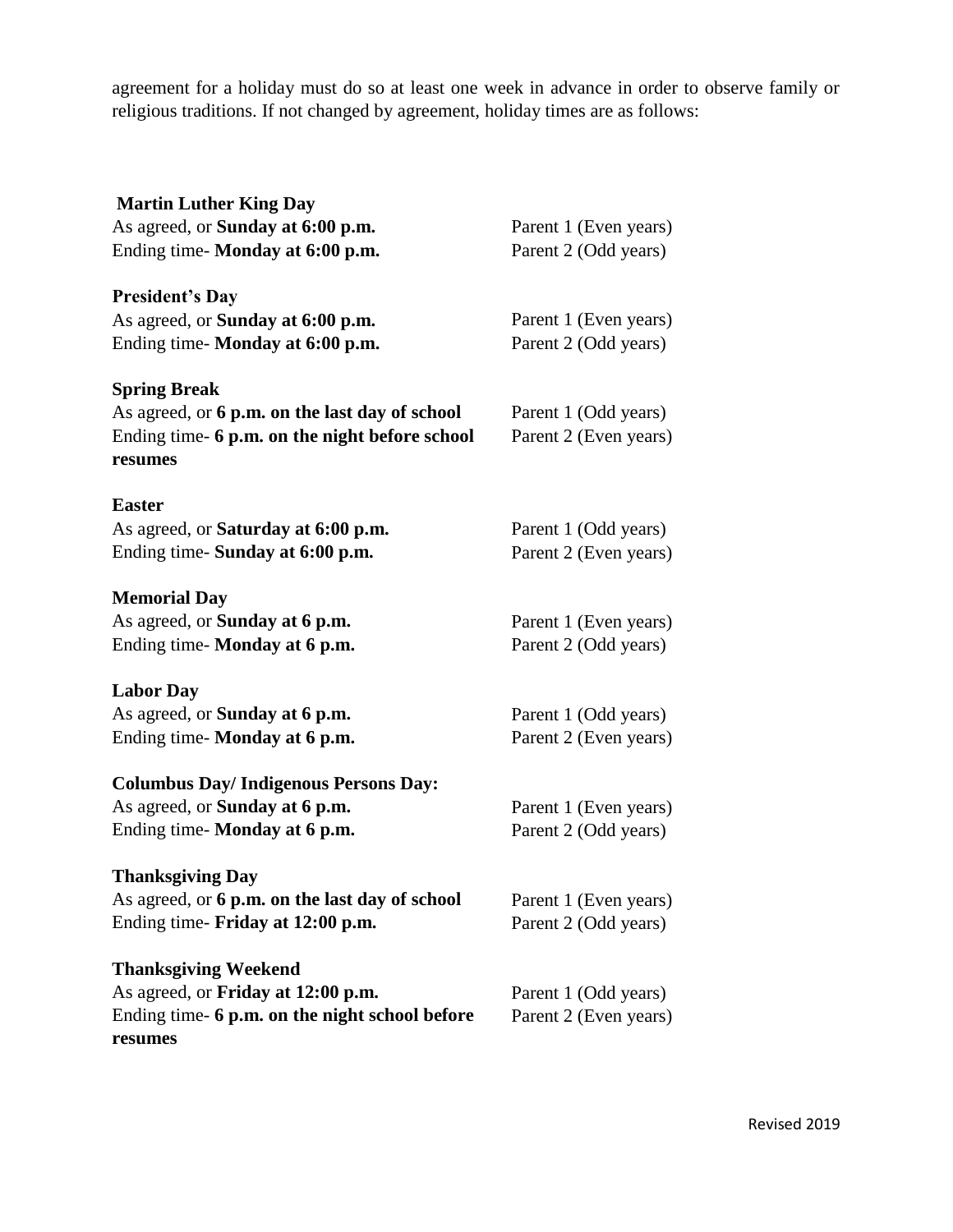| <b>Christmas Break</b><br>As agreed, or 6 p.m. on the last day of school<br>Ending time- 1 p.m. Christmas Day | Parent 1 (Odd years)<br>Parent 2 (Even years) |
|---------------------------------------------------------------------------------------------------------------|-----------------------------------------------|
| As agreed, or 1 p.m. Christmas Day                                                                            | Parent 1 (Even years)                         |
| Ending time- 1 p.m. New Year's Day                                                                            | Parent 2 (Odd years)                          |
| As agreed, or 1 p.m. New Year's Day                                                                           | Parent 1 (Even years)                         |
| Ending time- 6 p.m. the night before school                                                                   | Parent 2 (Odd years)                          |

### **II. Rules Governing Parenting Time**

**resumes** 

Parents are encouraged to work together to establish rules and guidelines that make the companionship beneficial for both parents and the child(ren). Unless otherwise agreed upon between the parents, the following Rules Governing Parenting Time shall apply:

#### **A. Conflicting Schedules / Order of priority:**

In the event that there exists any conflict between parenting time schedules, the following is the order of priority:

- First priority: Holidays and Days of Special Meaning;
- Second priority: Vacation periods or extended parenting times;
- Third priority: Weekends and mid-weeks (regular parenting times).

#### **B. Exchanges and Transportation**

The parent receiving the child(ren) for the parenting time is responsible for picking up and transporting the child(ren). The other parent is responsible for picking up and transporting the child(ren) at the conclusion of the visit. The child(ren) may be transported by any trusted adult with a valid driver's license and insurance, and with legal car restraints. Each parent must have their own legally appropriate car restraints.

Both parents shall transport and exchange all personal items and specialized equipment including, but not limited to, emotional security items (e.g favorite blanket, favorite toy, etc), specialized extracurricular equipment, uniforms, instruments, bicycles, etc. If the child is taking medication (prescription or non-prescription) upon the advice of a physician, the child(ren) shall be sent with sufficient medication to last the entire parenting time period and written instructions for the administration of the medication, and the name and telephone number of the physician or other appropriate medical care provider. Absent extraordinary circumstances, all prescribed medication shall be exchanged and given to the child(ren) as per the prescribing doctor's prescription.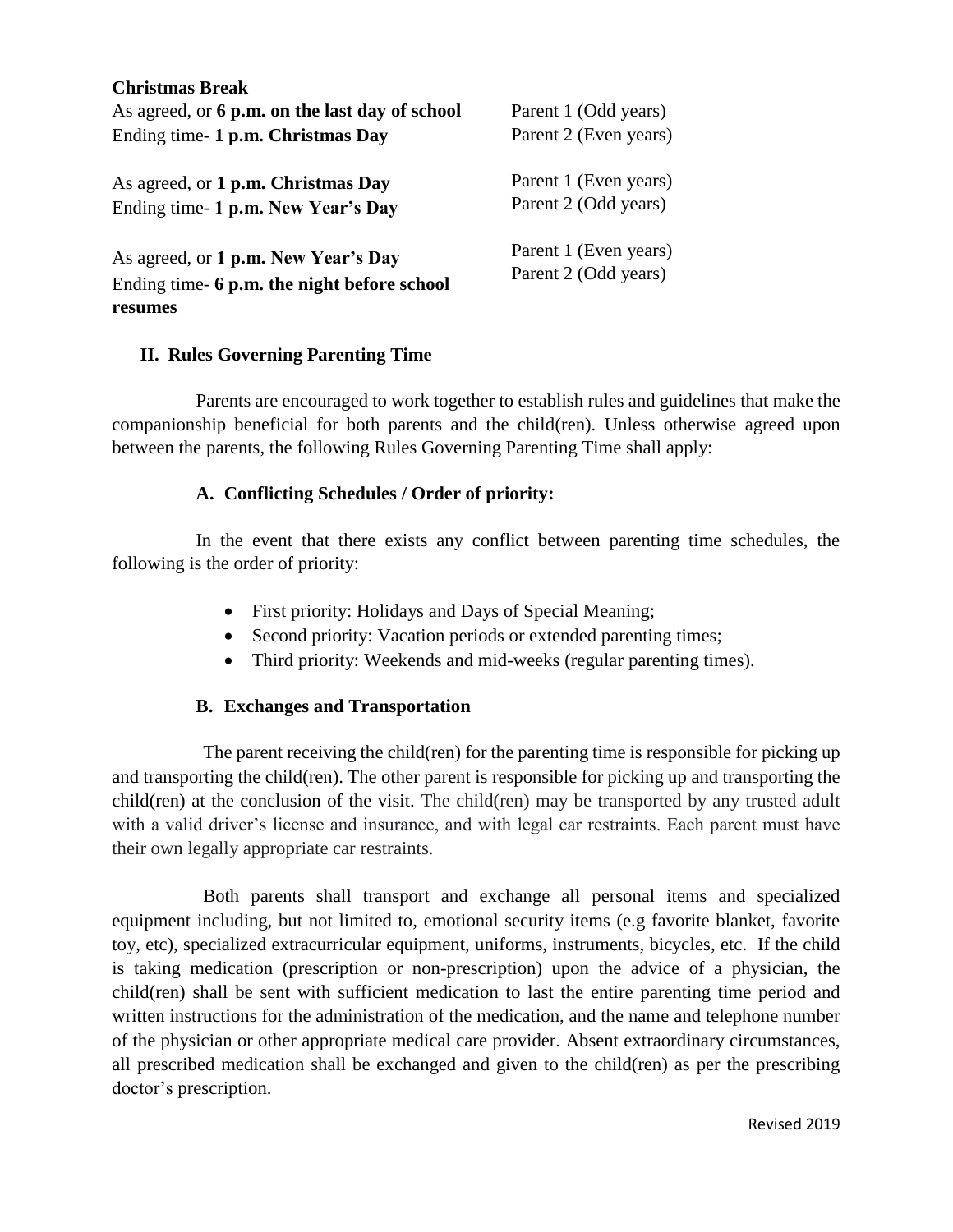#### **C. Illness**

It is expected that the parents will follow the parenting time schedule despite any illness of the child(ren), unless both parents agree that this would not be advisable due to the child(ren)'s condition.

Both parents should use common sense as to a sick child(ren) and be sensitive to the child(ren)'s needs. In the event that a child(ren) is ill, medications and instructions for special care shall travel with the child(ren). Each parent should notify the other, as soon as reasonably possible, of any diagnosis, injury or treatment, as well as the name, address and phone number of all treatment facilities and medical professionals involved.

Each parent shall promptly notify the other parent of a child(ren)'s illness prior to the exercise of parenting time. The Court does not expect parents to abuse the intent of this Rule and interfere with either parent's time with the child(ren).

### **D. Telephone, Computer, and/or Other Methods of Electronic Communication**

Each parent shall have reasonable communication with the child(ren) during the other parent's parenting time, not to exceed once a day between the hours of 9am and 8pm. If a parent attempts to reach the child(ren) via a phone call and the child(ren) is/are not available, the child(ren) should return the telephone call as soon as practical.

Each parent shall encourage free communication between the child(ren) and the other parent, and shall not do anything to impede or restrict reasonable communication by telephone, mail, e-mail, or other electronic communication between the child(ren) and the other parent, whether initiated by the child(ren) or the other parent. Parents need to be aware that older children and teens text rather than having telephone conversations. Any mail or e-mail between the child(ren) and either parent shall be strictly confidential and shall not be opened or read by the other parent.

Each parent shall keep the other parent informed of a telephone number where the child(ren) can be reached.

# **E. Child(ren)'s Extracurricular Activities**

A parent should not enroll the child(ren) in extracurricular activities that will unreasonably interfere with the other parent's parenting time. Both parents shall make best efforts to transport the child(ren) to all activities. Parents need to realize the significance of these activities in their child(ren)'s lives, and flexibility is encouraged. It is the responsibility of the parents to discuss the child(ren)'s extracurricular activities in advance, including times, dates and transportation needs, so that the child(ren) are not deprived of activities and maintaining friends. Each parent shall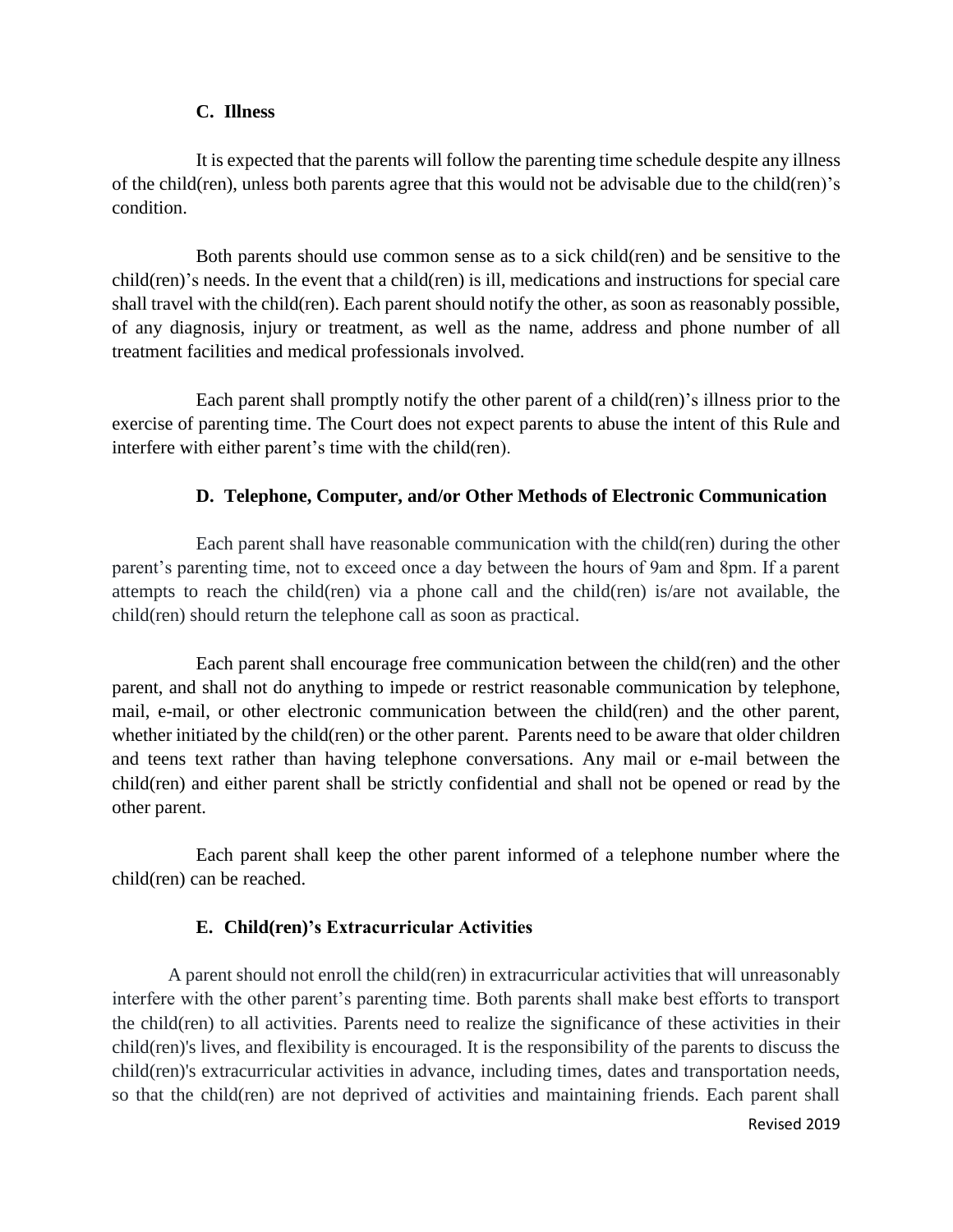provide the other with copies of any written material (i.e. activity schedules, maps, instructions) that are distributed in connection with the child(ren)'s activities. The parent who has the child(ren) during the time of scheduled activities is responsible for transportation, attendance and other arrangements. Both parents are encouraged to attend all of their child(ren)'s activities.

### **F. School issues and Information**

Each parent must provide time for the child(ren) to study and complete homework assignments, papers or other school-assigned projects, even if the completion of this work interferes with the parent's plans with the child(ren).

Each parent shall be responsible to obtain their own copies of grade reports, disciplinary notices and/or communications, including information regarding school pictures. Each parent is responsible to set up his or her own online access to school records and information, if available. Both parents are encouraged to participate in parent-teacher conferences, school trips, school programs and other school events in which parents are invited to participate.

### **G. Relocation**

The relocating party shall file a notice of intent to relocate with the Court in advance of the move pursuant to the following timeline:

- 30 day notice if the move shall be within Stark County
- 60 day notice if the move shall be in the State of Ohio, but out of Stark County
- 90 day notice if the move shall be out of the State of Ohio

The non-relocating parent may file a written responsive pleading to the relocation notice within fourteen (14) days of service to address reallocation of parenting time.

# **H. Records Access**

Except as specifically modified or otherwise limited by court order, and subject to statutory restrictions on files maintained by the Child Support Enforcement Agency and files maintained by any Education Institution when the non-residential parent is involved in a domestic violence situation, each parent is entitled to access under the same terms and conditions as the other parent to any record that is related to the child(ren) and to which either is legally provided access, including school records and medical records.

**NOTICE TO KEEPER OF RECORDS**: Any keeper of a record who knowingly fails to comply with this order or with Ohio Revised Code §3109.051 is in Contempt of Court.